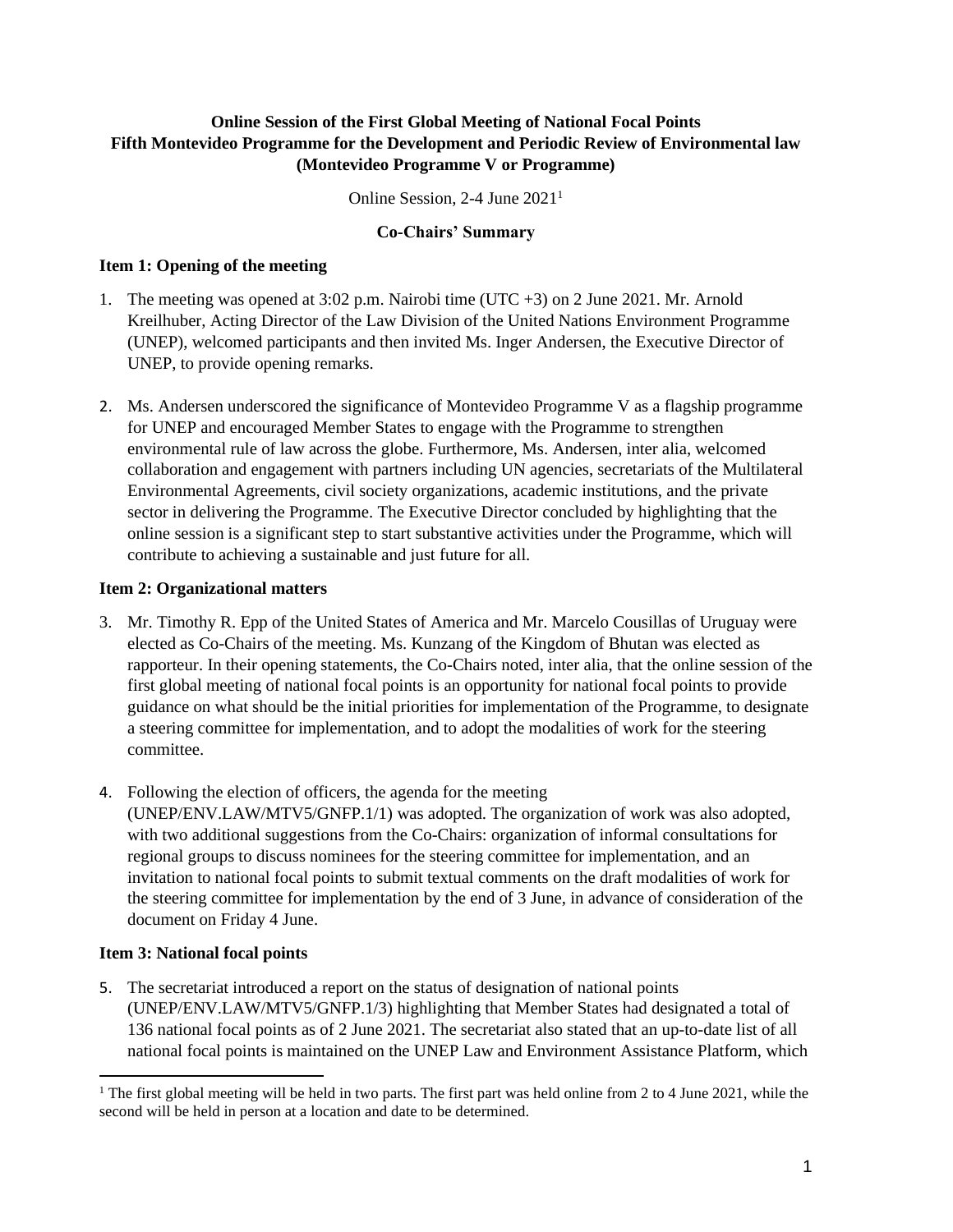is available at [www.leap.unep.org.](http://www.leap.unep.org/) The secretariat also invited national focal points to communicate by e-mail any errors or omissions in the list of focal points.

## **Item 4: Status of implementation, activities, and funding**

- 6. The secretariat introduced a report titled 'Status of Implementation, Activities and Funding' (UNEP/ENV.LAW/MTV5/GNFP.1/2), prepared pursuant to paragraph  $6(a)(x)$  of Montevideo Programme V. In the report, the secretariat highlighted a series of preparatory activities undertaken to ensure effective implementation following the first global meeting. Amongst others, this included the development of the UNEP Law and Enforcement Assistance Platform [\(www.leap.unep.org\)](http://www.leap.unep.org/), which was launched by the secretariat. Several delegations welcomed the launch of the platform.
- 7. The secretariat reported that there was no dedicated funding currently available to implement Montevideo Programme V. It noted that in accordance with the Programme adopted by Member States, it would, if necessary, consider the establishment of a trust fund to provide for dedicated funding for the Programme.

## **Item 5: Priority areas for implementation**

- 8. The Co-Chair recalled that Montevideo Programme V tasks national focal points to identify priority areas for the implementation of the Programme. He noted that for the online session, national focal points have been asked to identify a limited number of focused and feasible priority areas for implementation – underscoring that this could be one or two areas -- to enable substantive activities under the Programme to start. The Co-Chair reminded participants that the in-person session in 2022 will provide room for more robust discussions and negotiations concerning the priorities for the Programme.
- 9. The secretariat presented eight proposed areas for implementation, and one initial priority area for implementation, being legal responses to address the air pollution crisis, which was identified through a survey the Secretariat conducted prior to the session. Some delegations suggested additional initial priorities, including public participation, access to information and access to justice; climate change; biodiversity; and strengthening education and training on environmental law. Delegations also stressed that transboundary issues should be specifically considered, including within the context of air pollution. There was broad consensus amongst delegations that air pollution should be the initial priority area for implementation for the programme. Accordingly, the meeting adopted Annex I of document number UNEP/Env.Law/MTV5/GNFP.1/4.
- 10. Several delegations underscored additional priorities that should be included or further articulated into the broader set of proposed priorities for implementation. Suggestions included environmental finance, trade in used goods, sustainable agriculture, water and marine pollution, and illegal trade in wildlife and chemicals and waste. One delegation suggested reducing the number of priority areas to become more focused on achieving results. The Co-Chairs stated that all interventions would be reflected in the meeting report and that priority areas would be further discussed in detail at the 2022 in-person session of the first global meeting.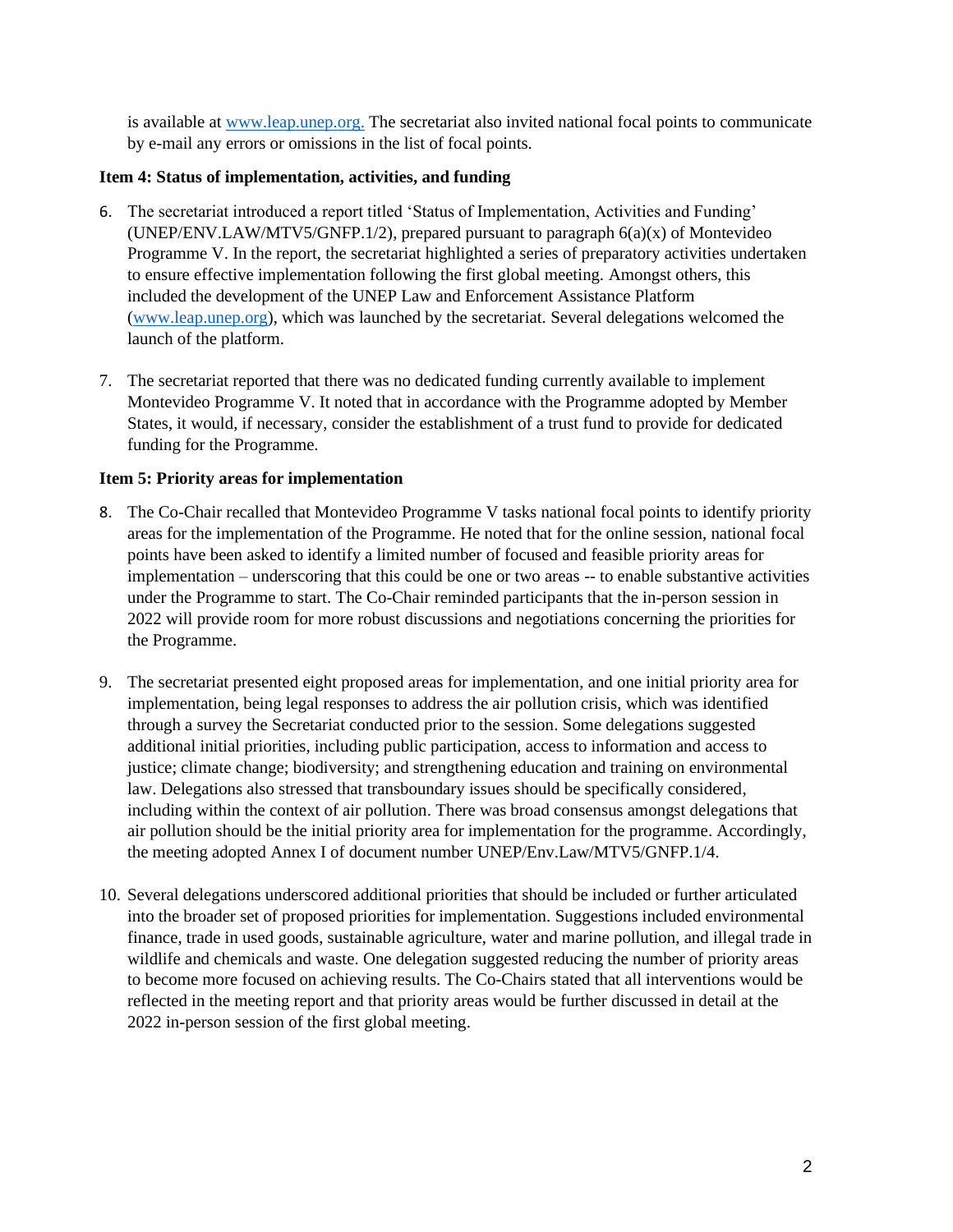#### **Item 6: Partnerships and stakeholder engagement**

- 11. The Co-Chair noted that partnerships are central to Montevideo Programme V, and following a presentation by the secretariat, many delegations underscored the critical importance of partnerships and stakeholder engagement for the success of the Programme. One delegation suggested the secretariat, in collaboration with the steering committee for implementation, should develop a working document to clearly outline the Programme's strategy on building partnerships and stakeholder engagement, and several delegations supported this proposal.
- 12. Several delegations provided suggestions on areas of focus and important considerations regarding partnerships and stakeholder engagement. These included: ensuring linkages and coherence amongst global, regional, national and sub-national levels; engaging the security sector; ensuring coherence with other environmental law focused entities and programmes; supporting or establishing networks to strengthen the implementation and enforcement of environmental law; engaging with regional and sub-regional entities; engaging judiciaries and developing a judicial portal; engaging law students and academics; showcasing research; engaging media; facilitating nexus dialogues amongst stakeholders; and linking up countries to donors and funding opportunities under other programmes and initiatives. Some delegations noted that governments should play a key role in determining partnerships at national and local level. One delegate stressed that when engaging children and youth, engagement must be meaningful and rights-based, and that children and youth should be engaged throughout the whole policy process as an equal partner and stakeholder at all levels. The delegate also noted the importance of meeting young people where they are and the need to build their capacity and empower them as implementers of environmental governance and policies.
- 13. The Co-Chair advised that partnerships and stakeholder engagement will be considered in greater detail during the resumed in-person session.

### **Item 6: Steering committee for implementation**

- 14. The Co-Chair recalled paragraph 6(c) of Montevideo Programme V that states that the national focal points will, at their global meetings, designate a steering committee for implementation, composed of two to three representatives nominated from each United Nations region, ensuring gender balance to the extent possible.
- 15. National focal points designated the following representatives to serve on the first steering committee for implementation:
	- a. African States: Mr. Gontran Some, Burkina Faso; Ms. Sarah Naigaga, Uganda; Ms. Karen Banda, Zambia
	- b. Asia-Pacific States: Md. Ashfaqul Islam Babool, Bangladesh; Ms. Kunzang, Bhutan; Mr. Monyneath Vann, Cambodia
	- c. Eastern European States: Ms. Azra Rogović-Grubić, Bosnia and Herzegovina; Ms. Tanja Pucelj-Vidović, Slovenia
	- d. Latin American and Caribbean States: Mr. Mariano Castro Sánchez-Moreo, Peru; Ms. Kate Wilson, Saint Lucia; Mr. Marcelo J. Cousillas, Uruguay
	- e. Western European and other States: Ms. Charlotta von Troil, Finland; Mr. Vincent Bohnenblust, Switzerland; Mr. Timothy R. Epp, USA